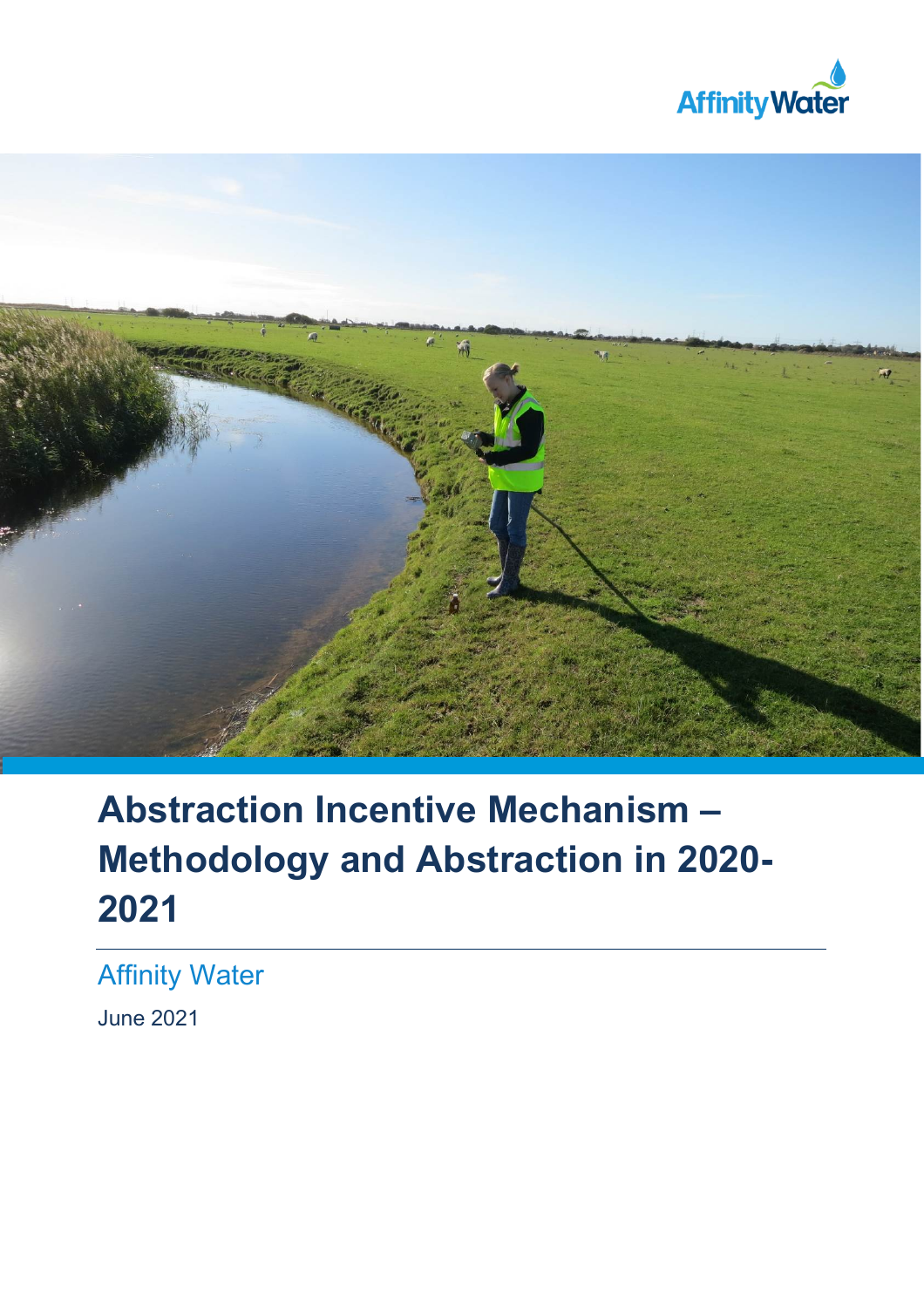

#### *Security Notice*

*This document is classified as official sensitive in accordance with the Security and Emergency Measures Directive as it includes specific location details of public water supply sources. This document is only to be reviewed by designated persons and must not be disclosed or published to third parties or placed on a website. A redacted version of this document is available for publication.*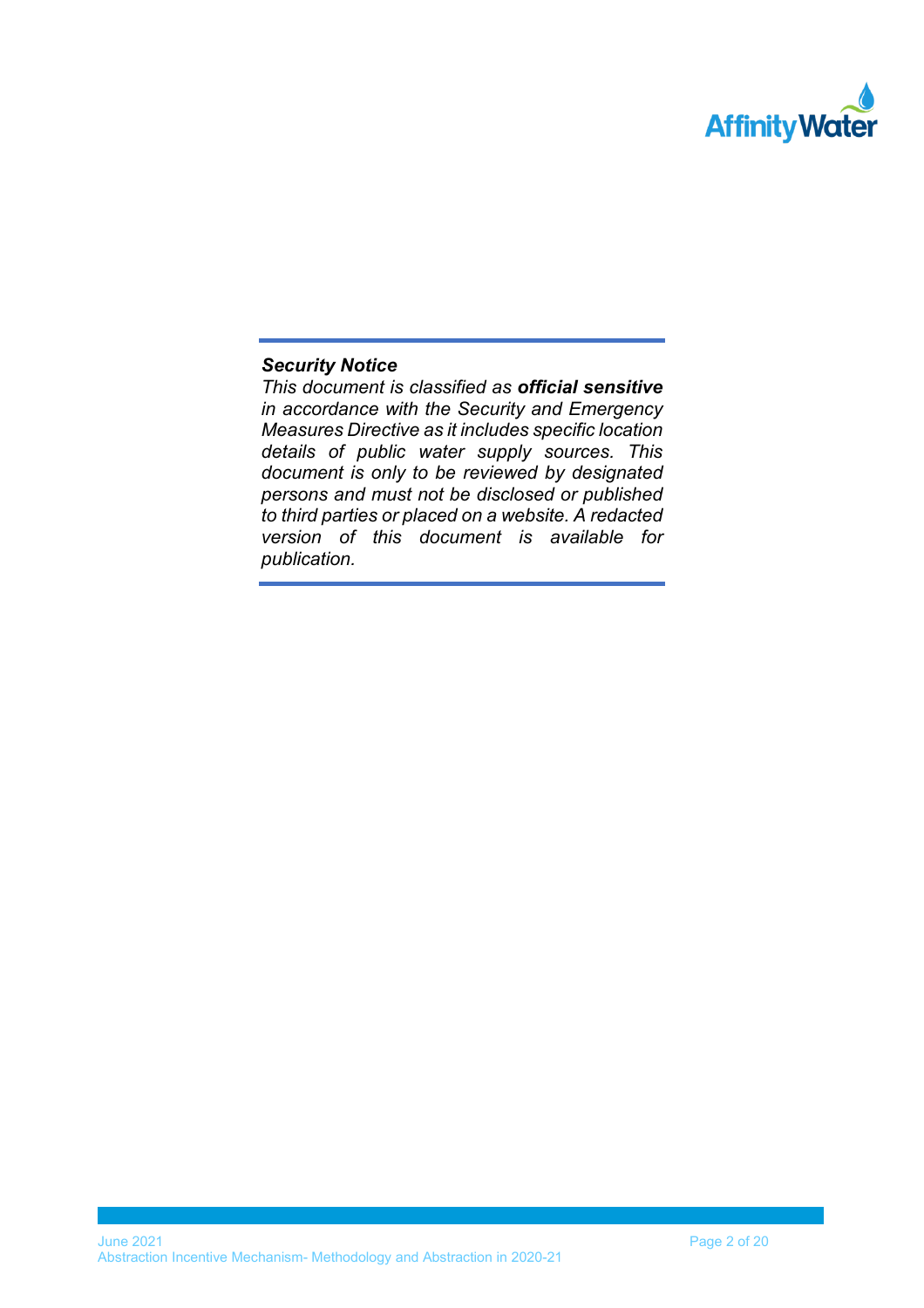

### **Asset Strategy document control sheet**

### **Document amendment history**

| <b>Version</b> | <b>Status</b>      | <b>Date</b> | <b>Amendment to this version</b> |
|----------------|--------------------|-------------|----------------------------------|
| 0.1            | <b>First Draft</b> |             |                                  |
|                |                    |             |                                  |
|                |                    |             |                                  |
|                |                    |             |                                  |

#### **Document approval**

| <b>Document title</b>               | Abstraction Incentive Mechanism – Methodology and Abstraction<br>in 2020-2021 |                                                                   |                  |             |  |  |
|-------------------------------------|-------------------------------------------------------------------------------|-------------------------------------------------------------------|------------------|-------------|--|--|
| e-Document location                 | S:\Water Resources\AIM\2020 Work\AIM assessment YTD up to<br>end of March     |                                                                   |                  |             |  |  |
|                                     | <b>Name</b>                                                                   | <b>Title</b>                                                      | <b>Signature</b> | <b>Date</b> |  |  |
| <b>Author/originator</b>            | <b>Grace Harland</b>                                                          | <b>Asset Scientist</b>                                            |                  | 27/04/2021  |  |  |
| <b>Technical Reviewer 1</b>         | Ilias Karapanos                                                               | <b>Asset Specialist</b>                                           |                  | 27/04/2021  |  |  |
| <b>Technical Reviewer 2</b>         | <b>Daniel Yarker</b>                                                          | <b>Senior Asset Scientist</b>                                     |                  | 06/05/2021  |  |  |
| <b>Approver 1</b><br>(internal use) | <b>Ellie Powers</b>                                                           | Interim Head of<br><b>Strategic Planning &amp;</b><br>Environment | 2Q               | 08/06/2021  |  |  |
| <b>Approver 2</b><br>(external use) | <b>Steve Plumb</b>                                                            | Director of Asset<br><b>Strategy and Capital</b><br>Delivery      |                  | 21/06/2021  |  |  |

#### **Disclaimer**

**This document has been prepared in accordance with the** *Affinity Water Quality System* **and is uncontrolled for use outside the company except for those recipients on the controlled circulation list.** 

**Uncontrolled copies will not be updated if and when changes are made.**

**If you do not have a controlled copy and you wish to make use of this document, you should contact Affinity Water to obtain a copy of the latest available version.**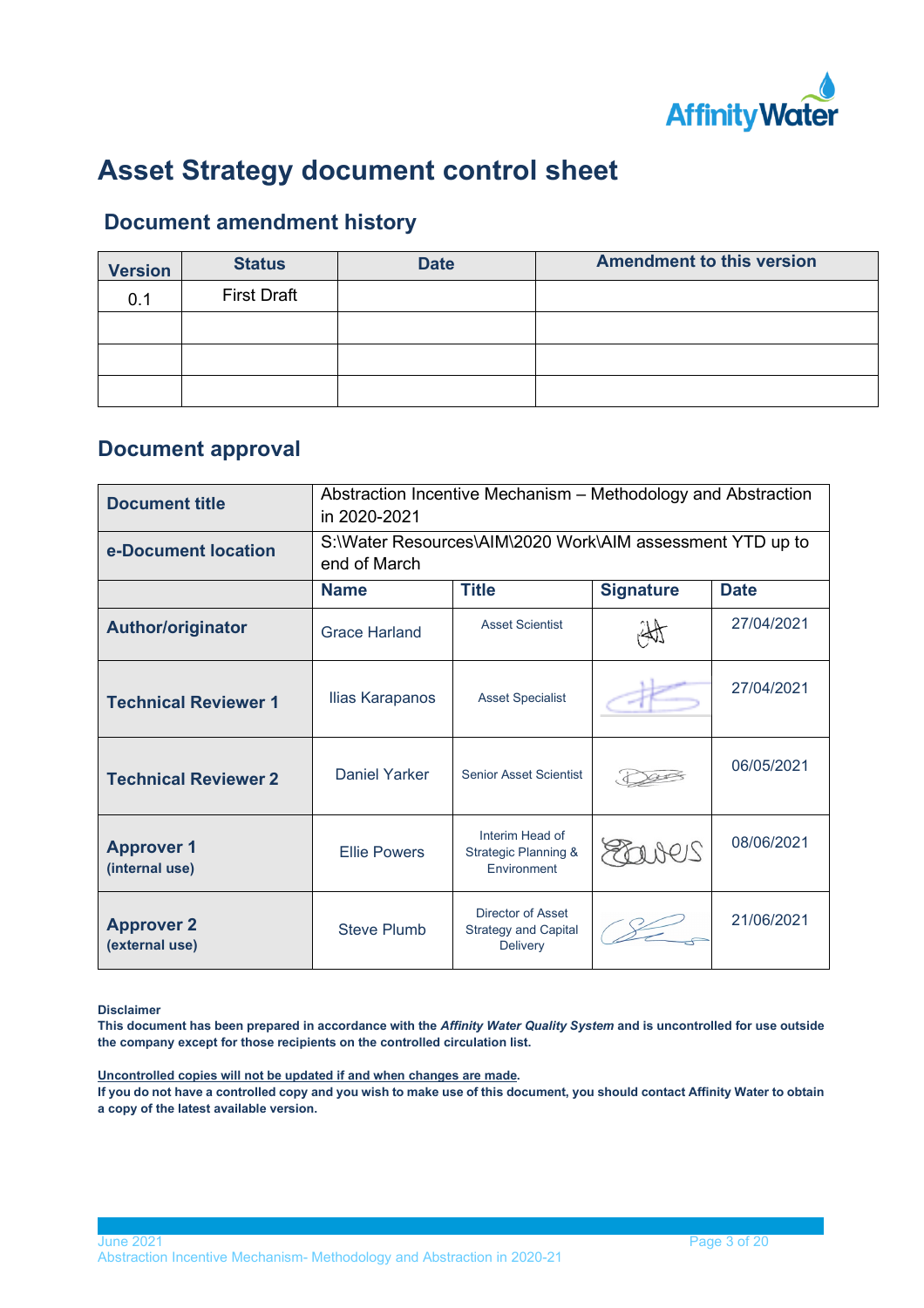

# **This page is left intentionally blank**

June 2021 **Page 4 of 20** Abstraction Incentive Mechanism- Methodology and Abstraction in 2020-21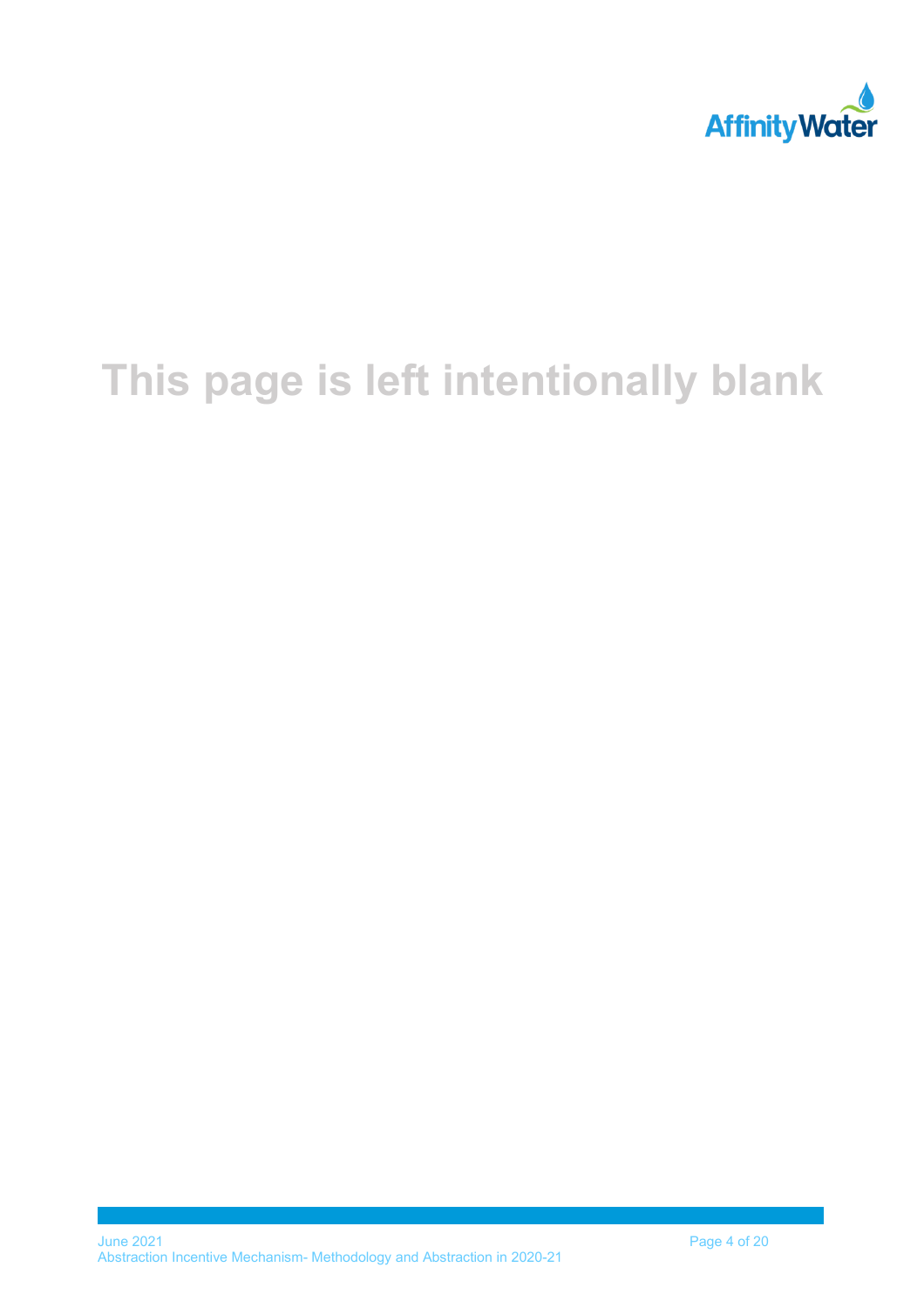

### **Table of Contents**

### **Table of Figures**

| Figure 1: Relationship between River Flows at Hitchin Gauging Station and Groundwater Levels |  |
|----------------------------------------------------------------------------------------------|--|
|                                                                                              |  |
| Figure 2: Background Groundwater Level Fluctuations Measured at the Environment Agency       |  |
|                                                                                              |  |

### **Table of Tables**

| Table 5. AIM baseline Abstraction versus Actual Abstraction in 2020-21 16 |  |
|---------------------------------------------------------------------------|--|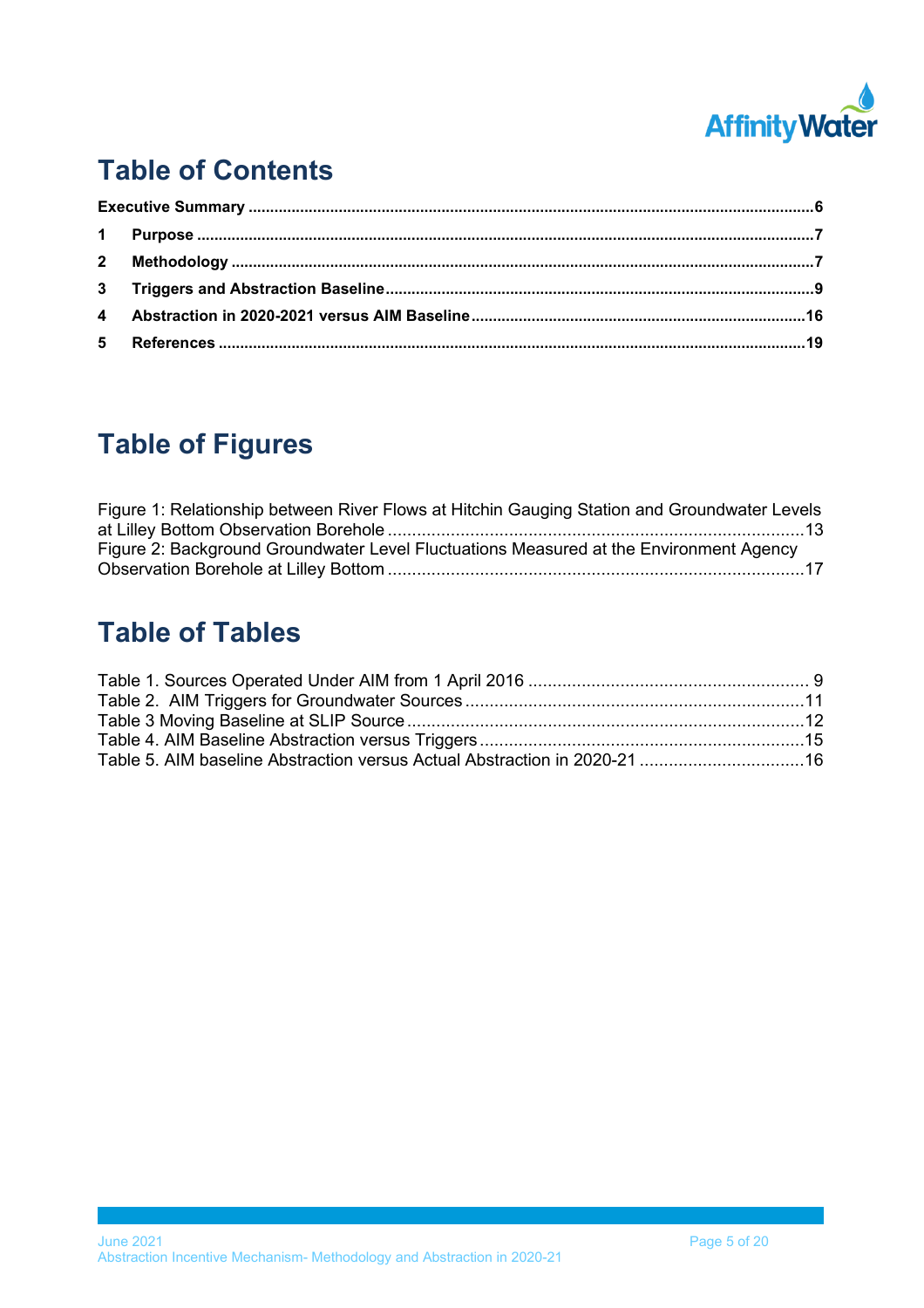

### <span id="page-5-0"></span>Executive Summary

The Abstraction Incentive Mechanism (AIM) has been proposed by Ofwat with the objective of encouraging water companies to reduce the environmental impact of abstracting water at environmentally sensitive sites during low flow periods (i.e. droughts). The purpose of this document is to set out the methodology and assumptions used to calculate the AIM triggers and baseline abstraction values. Actual abstraction data from the AIM sources for the financial year 2020-21 are shown in this report, in order to track performance and validate the AIM triggers selected.

A total of 23 groundwater sources were identified as sensitive by Affinity Water in 2016 when AIM came into force. Some sources had sustainability reductions implemented in AMP6 or will have sustainability reductions implemented in late AMP7. A number of sources that are part of the AIM list, have an operating agreement in place, other licence condition or have previously been under National Environment Programme (NEP) investigation. The AIM taskforce guidelines as proposed by Ofwat were followed to calculate the triggers and abstraction baseline figures. The AIM triggers selected were based on the Environment Agency's Restoring Sustainable Abstraction (RSA) assessments, NEP investigations or other Environmental Impact Assessment (EIA) work. Q95 flows were generally adopted as best indication of low flow conditions for the AIM triggers. Alternatively for five of the sources, the triggers adopted were either specified as a licence condition or based on an operating agreement. Baseline abstraction values were calculated based on the 20-year period of  $1<sup>st</sup>$  April 1995 - 31<sup>st</sup> March 2015 as this period is considered representative enough to include a number of droughts with and without demand restrictions. Where sustainability reductions have already taken place which have not reduced the deployable output to zero Ml/d, we have kept these sources in AIM, with the new AIM baseline being defined as the new annual average equivalent licensed rate.

Following the Ofwat guidance, two equations were used to calculate the AIM performance and the normalised AIM performance. For the three AIM sources across two catchments at which the trigger was breached during 2020-21, the global AIM performance was -304.31 Ml and the normalised global AIM performance was -0.42. The negative AIM performance figure signifies an improved performance compared to historic droughts, as average abstraction was lower than the baseline at the global scale when AIM was active. This suggests that the company met and exceeded the AIM baseline figures for the financial year 2020-21 which is mainly linked to the proactive management of available sources.

Following the annual review of the AIM triggers and baseline abstractions, it appears that they are robust and representative of the catchment status. The validity of the triggers and baseline abstraction is constantly monitored. Since the start of AMP7 in April 2020, the global AIM score is calculated and tracked on a monthly basis and an end of month forecast is produced.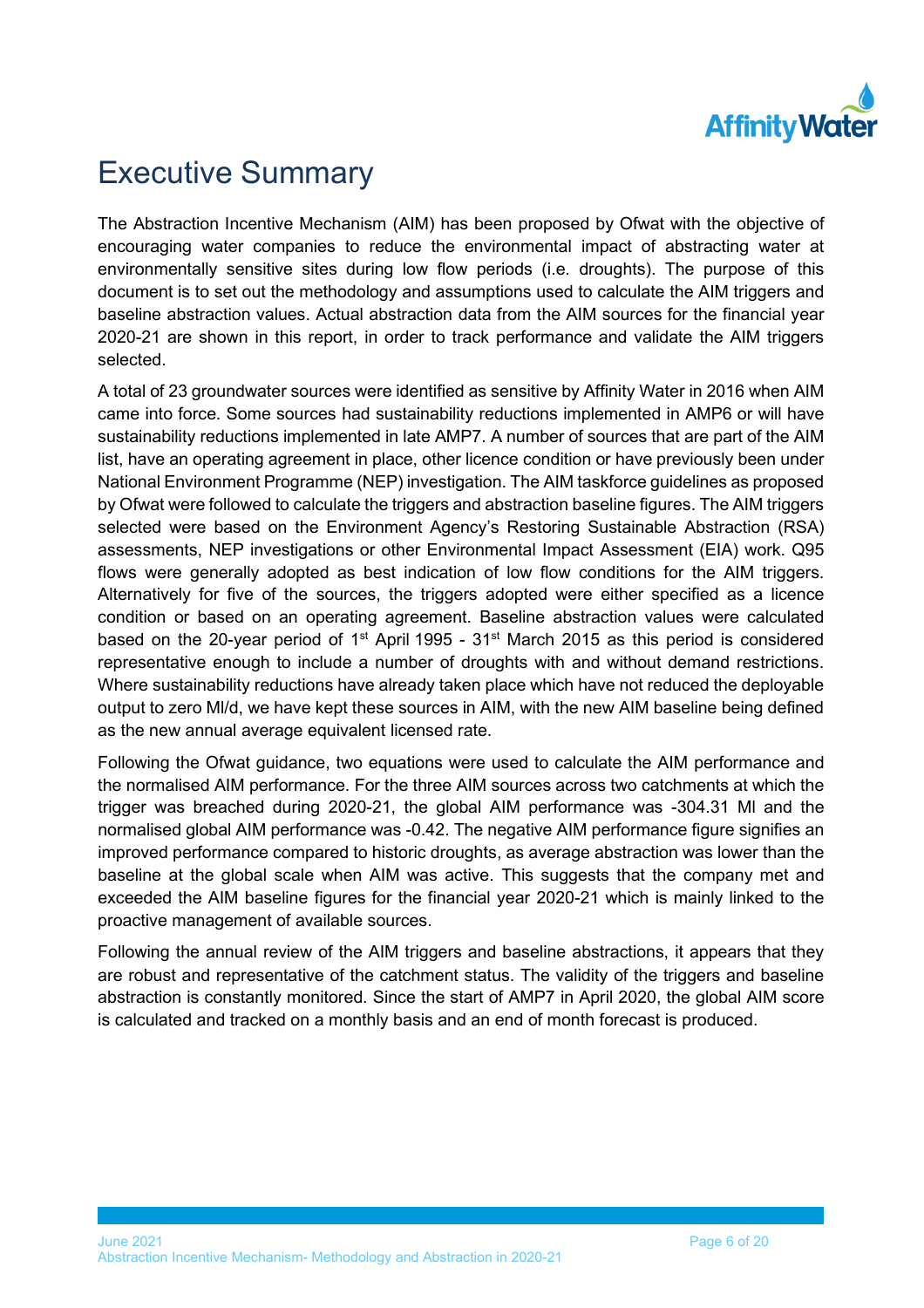

### <span id="page-6-0"></span>**1 Purpose**

The Abstraction Incentive Mechanism (AIM) has the objective of encouraging water companies to reduce the environmental impact of abstracting water at environmentally sensitive sites in low flow periods (i.e. droughts). The purpose of this document is to set out the methodology and assumptions used to calculate the AIM triggers and baseline abstraction values. Furthermore, actual abstraction data from the AIM sources for the financial year 2020-21 are shown in this report, in order to track performance and validate the AIM triggers selected. In 2016 when AIM came into force in reputational form, we put forward a total of 23 groundwater sources to be included in AIM, which have been deemed as potentially environmentally sensitive by previous studies. Seven sources have been subject to sustainability reductions since 2016, with the deployable output (DO) at three of these sites being reduced to zero Ml/d. These three sources have been omitted from the AIM assessment, in addition to the CHAL source, which has been deemed to be 'not environmentally sensitive', following discussion with the Environment Agency. This leaves a total of 19 sources that have been assessed for AIM in this report and will be reported on for the remainder of AMP7.

### <span id="page-6-1"></span>**2 Methodology**

A total of 19 sites have been assessed as potentially having an impact on a surface waterbody hence included in the AIM list. Seven sources have been subject to sustainability reductions as of 1 April 2018 (three of them resulted in full cessation, so zero Deployable Output (DO)) and so the post-reduction abstraction rates for the remainder four sources are considered for this assessment period. Sustainability reductions are planned for six additional sources in late AMP7 and a second sustainability reduction is planned at AMER. The remaining ten sources have either an operating agreement in place (i.e. augmentation scheme) or other licence condition or have previously been under National Environment Programme (NEP) investigation.

In order to calculate the trigger and abstraction baseline, the AIM Taskforce guidelines have been followed. Based on these, the AIM trigger is set based on a specific environmental trigger identified through the Environment Agency's (EA) RSA assessments, NEP investigations or other EIA work. Q95 flows have been adopted as the best indicator of low flow conditions below which AIM should operate. Alternatively for five of the sources, the triggers adopted were either specified as a licence condition or based on an operating agreement. In the majority of cases, the potentially impacted surface water body is the river, so the trigger is set in the downstream gauging station that is considered to be representative of the groundwater catchment. There are exceptions to this, where a groundwater level trigger has been used instead, due to better representation of the aquifer baseline conditions or the absence of a gauging station.

The length of the record for each gauging station or groundwater level monitoring point is defined by the data availability and data quality in order to better calculate the AIM trigger. Where the Q95 or Q70 values have been used, these were adopted from the Centre of Ecology and Hydrology as published on their website<sup>1</sup> in July 2016.

Once the AIM triggers were identified, the baseline abstraction values were calculated based on the average abstraction during the historic period when river flows or groundwater levels were at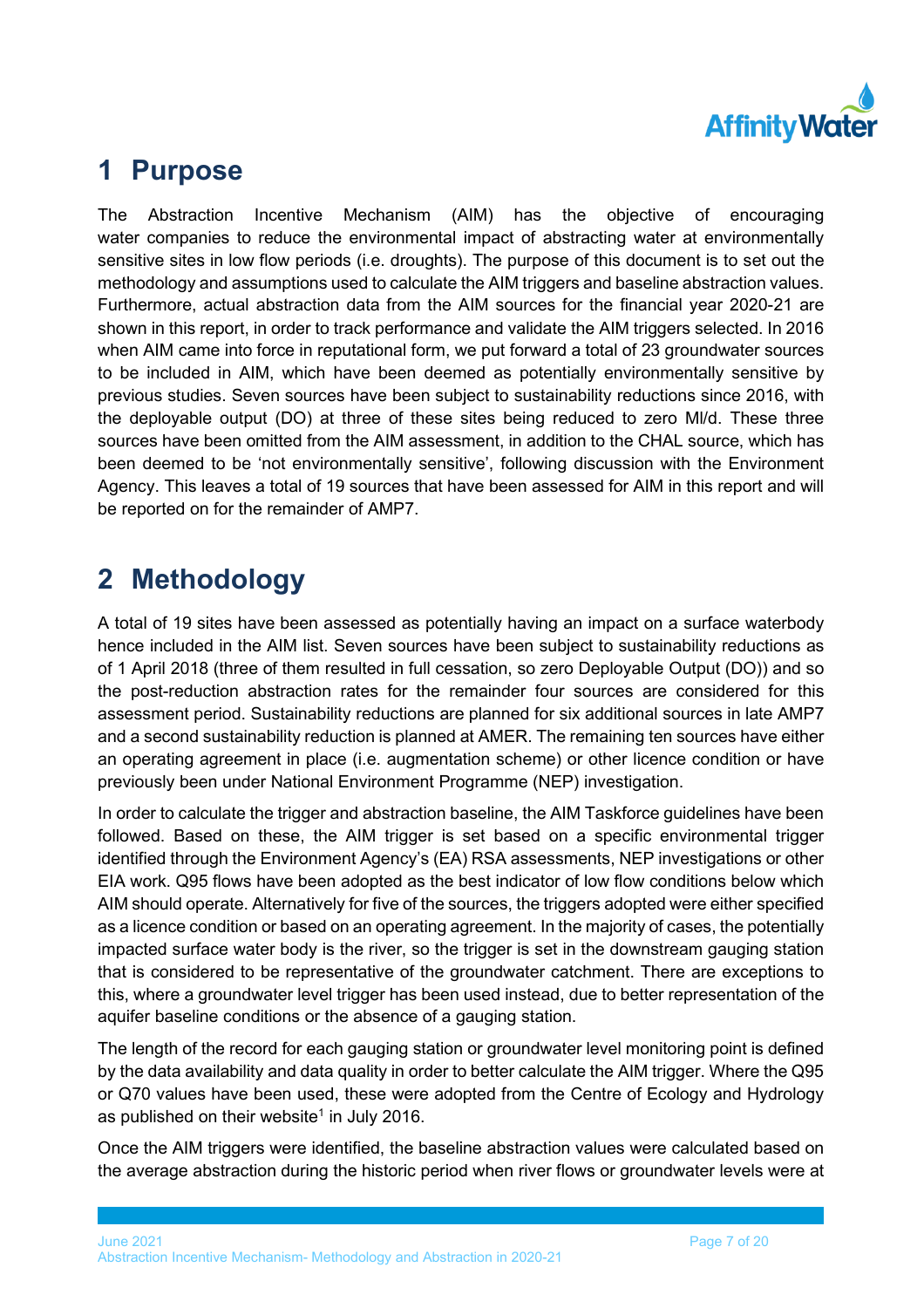

or below the trigger. The duration of the abstraction record was chosen as the period between the  $1<sup>st</sup>$  April 1995 and the  $31<sup>st</sup>$  March 2015. This 20-year period was chosen as the most representative of current and future abstraction patterns, as the distribution network constantly evolves and reliance on particular sources may change accordingly. Also, if this were to extend further back, the uncertainty on data quality would increase as flow meters were not always available, with abstraction being calculated based on pump hours. Following the AIM guidance stating that "the past needs to be representative of the future", the period from 1995 – 2015 is thought to best represent the future. Furthermore, this 20-year period includes a number of low flow periods (1997, 2003, 2005, 2006 and 2012) with some of them having demand restrictions and others being unrestricted. As such, this record is considered as being long enough to incorporate different types of droughts and also smooth out abstraction values that may be very low due to site outages. In cases where outliers were found that are deemed as not representative of the future use of the sources, these were highlighted and addressed appropriately as explained in the next sections.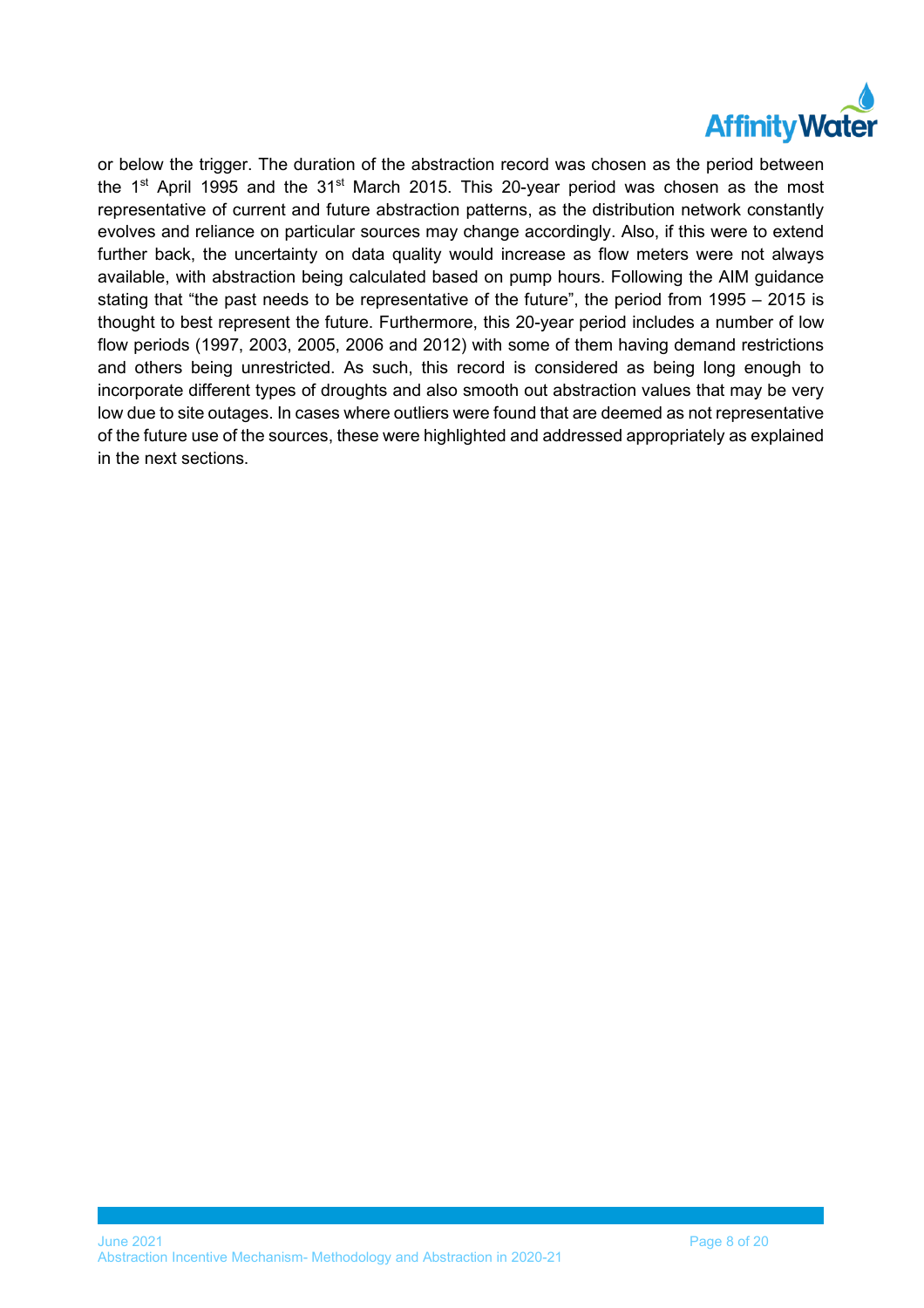

### <span id="page-8-0"></span>**3 Triggers and Abstraction Baseline**

[Table 1](#page-8-1) below presents the sources that were submitted to Ofwat in September 2015 for inclusion in the AIM list.

|                                               | <b>Source</b>          | <b>Group</b> | <b>Licence</b><br><b>Number</b> | Avg.<br>Ann.<br><b>Licence</b> | <b>Max</b><br><b>Daily</b><br><b>Licence</b> | 2015 DO |       | <b>AMP6 SR</b> | <b>AMP7 SR</b> |
|-----------------------------------------------|------------------------|--------------|---------------------------------|--------------------------------|----------------------------------------------|---------|-------|----------------|----------------|
|                                               | <b>NETH</b>            | <b>CLAY</b>  | 28/39/28/336                    |                                | 40.91                                        | 28.00   | 30.00 | No             | No             |
| furthe<br>r sites<br>임<br>기                   | <b>BRIC</b>            | <b>CLAY</b>  | 28/39/28/336                    |                                | 27.28                                        | 14.00   | 15.00 | No             | No             |
|                                               | OUGH                   | Individual   | 06/31/13/11                     | 4.55                           | 6.55                                         | 4.10    | 5.22  | No             | No             |
|                                               | <b>SLIP</b>            | Individual   | 06/33/14/36                     | 5.46                           | 6.82                                         | 0.00    | 0.00  | No             | No             |
|                                               | WELL                   | Individual   | 06/33/13/10                     | 2.27                           | 2.27                                         | 1.15    | 1.15  | No             | No             |
|                                               | OFFS                   | Individual   | 06/33/13/09                     | 1.14                           | 1.14                                         | 0.00    | 0.00  | No             | No             |
|                                               | PRIM                   | Individual   | 9/40/4/497/G                    | 3.00                           | 4.00                                         | 3.00    | 3.00  | No             | No             |
| operating agreements<br>AMP5 sustainability   | <b>BUCM</b>            | Individual   | 14/033                          | 4.00                           | 4.00                                         | 4.00    | 4.00  | No             | No             |
|                                               | <b>DENG</b><br>Gravels | <b>DENG</b>  | 9/40/5/71/G                     | 9.04                           | 15.00                                        | 4.65    | 9.04  | No             | No             |
|                                               | BOWB*                  | <b>KENS</b>  | 28/39/28/130                    | 6.82                           | 11.37                                        | 5.82    | 5.82  | Yes            | N/A            |
|                                               | <b>AMER</b>            | <b>GREM</b>  | 28/39/28/334                    | 7                              | 18.18                                        | 7.00    | 12.00 | Yes            | Yes            |
| <b>AMP6 Sustainability</b><br>reduction sites | <b>WHIH</b>            | WHIH         | 29/38/03/42                     | 22.73                          | 30.46                                        | 15.00   | 28.00 | Yes            | No             |
|                                               | FULL*                  | <b>DIGS</b>  | 29/38/02/46                     | 9.09                           | 9.09                                         | 5.60    | 9.09  | Yes            | No             |
|                                               | <b>MARL</b>            | LITT         | 28/39/28/335                    |                                | 20.47                                        | 4.74    | 4.74  | Yes            | <b>No</b>      |
|                                               | <b>PICC</b>            | LITT         | 28/39/28/335                    |                                |                                              | 15.72   | 15.72 | Yes            | No             |
|                                               | HUGH*                  | Individual   | 28/39/25/47                     | 2.27<br>2.28                   |                                              | 1.60    | 1.75  | Yes            | N/A            |
|                                               | <b>DIGS</b>            | <b>DIGS</b>  | 29/38/02/46                     | 11.37                          | 11.37                                        | 7.88    | 7.88  | No             | Yes            |
|                                               | <b>HOLY</b>            | <b>STAL</b>  | 28/39/28/337                    |                                | 9.09                                         | 8.20    | 9.09  | No             | Yes            |
|                                               | <b>MUDL</b>            | <b>STAL</b>  | 28/39/28/337                    |                                | 11.37                                        | 10.03   | 11.37 | No             | Yes            |
| sites                                         | PERI                   | Individual   | 28/39/28/401                    | 4.99                           | 5                                            | 4.19    | 4.19  | No             | Yes            |
| Sustainability reduction<br>AMP7 planned      | <b>RUNL</b><br>(Chalk) | Individual   | 29/38/01/09                     | 9.55                           | 9.55                                         | 6.30    | 6.30  | No             | Yes            |
|                                               | <b>CHES</b>            | Individual   | 28/39/28/104                    | 5.22                           | 7.09                                         | 5.22    | 6.00  | No             | Yes            |
| Removed<br>from AIM<br><b>AMP6</b><br>list in | CHAL                   | <b>GREM</b>  | 28/39/28/334                    | 4                              | 4.55                                         | 4.00    | 4.50  | No             | N/A            |

#### <span id="page-8-1"></span>**Table 1. Sources Operated Under AIM from 1 April 2016**

\*removed as an AIM source at the point of AMP6 sustainability reduction.

Some of these sources have individual licences whilst others are part of a group licence. The licence and DO values reflect the situation in September 2015 as since then, our conceptual understanding has improved and sustainability reductions have already been implemented (BOWB reduced to zero as of 1 April 2016, FULL and HUGH reduced to zero as of 1 April 2017,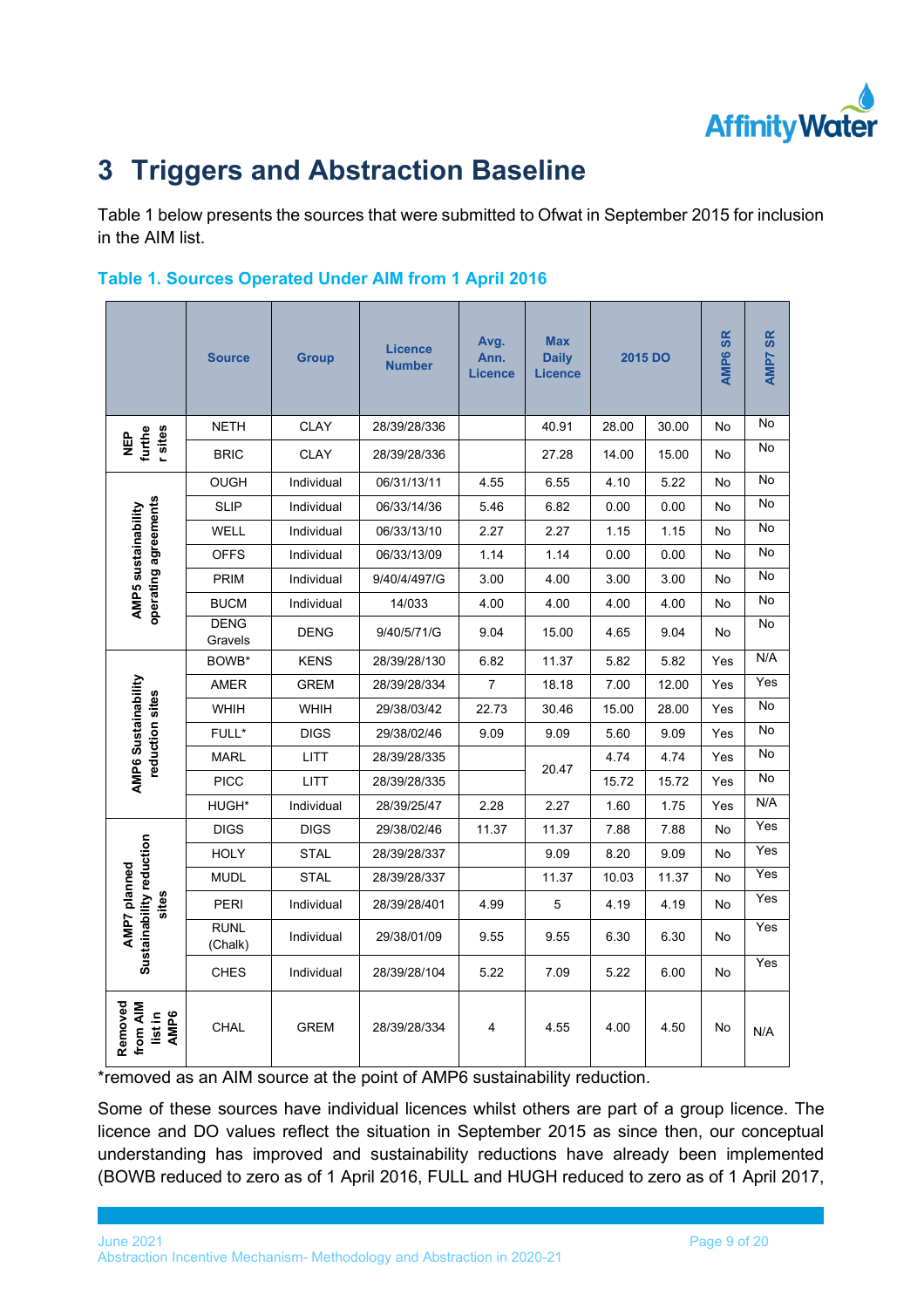

WHIH reduced to an annual average of 2 Ml/d as of 1 April 2017, AMER reduced to an annual average of 4 Ml/d as of 1 April 2018 and the combined annual average of MARL and PICC reduced by 6.4 Ml/d as of 1 April 2018). Hence the licence and DO values have been adjusted accordingly as shown in [Table 5.](#page-15-1) Where DO has been reduced to zero Ml/d, AIM no longer applies to these sources as the impact of abstraction has been mitigated. Where DO has not been reduced to zero Ml/d, there remains the potential for a residual abstraction influence and so there is benefit in continuing to assess AIM against a lower AIM baseline. Therefore, FULL, HUGH and BOWB have been removed from the assessment whilst MARL, PICC, WHIH and AMER remain. CHAL source has been removed, as agreed following discussion with the Environment Agency that the potential benefit from an abstraction reduction here is small. The same methodology will be applied when the sustainability reductions planned for AMP7 are implemented.

Some of the sources assessed for AIM are located in the same catchment and have been grouped as shown in [Table 4](#page-14-0) and [Table 5.](#page-15-1) The groupings have been used as the baseline was calculated based on the performance of AIM sources under historic droughts and this does not necessarily reflect the current operational regime. An example is the BRIC and NETH sources. These now both form baseload sources of the CLAY group and usually abstract at a higher rate than the AIM baseline. In the event of an operational outage at either of the sources, there is a need for the flexibility to increase abstraction at the other, to compensate the lost output. Without the grouping, we would not be able to recoup the lost volume if an outage occurred during a low flow period.

This is also important when calculating the normalised AIM score. The relative size of different abstractions means that if output from one source was increased in response to an outage at a baseload source during a low flow period, without the grouping, the normalised AIM score of the two sources would not balance and the AIM assessment would be inaccurate. Where sources are grouped, the same trigger point is used. This is downstream of both sources in the grouping, such that the benefit of their combined operation can be realised.

Based on the methodology explained in section 2, the calculated or adopted AIM triggers are presented in [Table 2.](#page-10-0)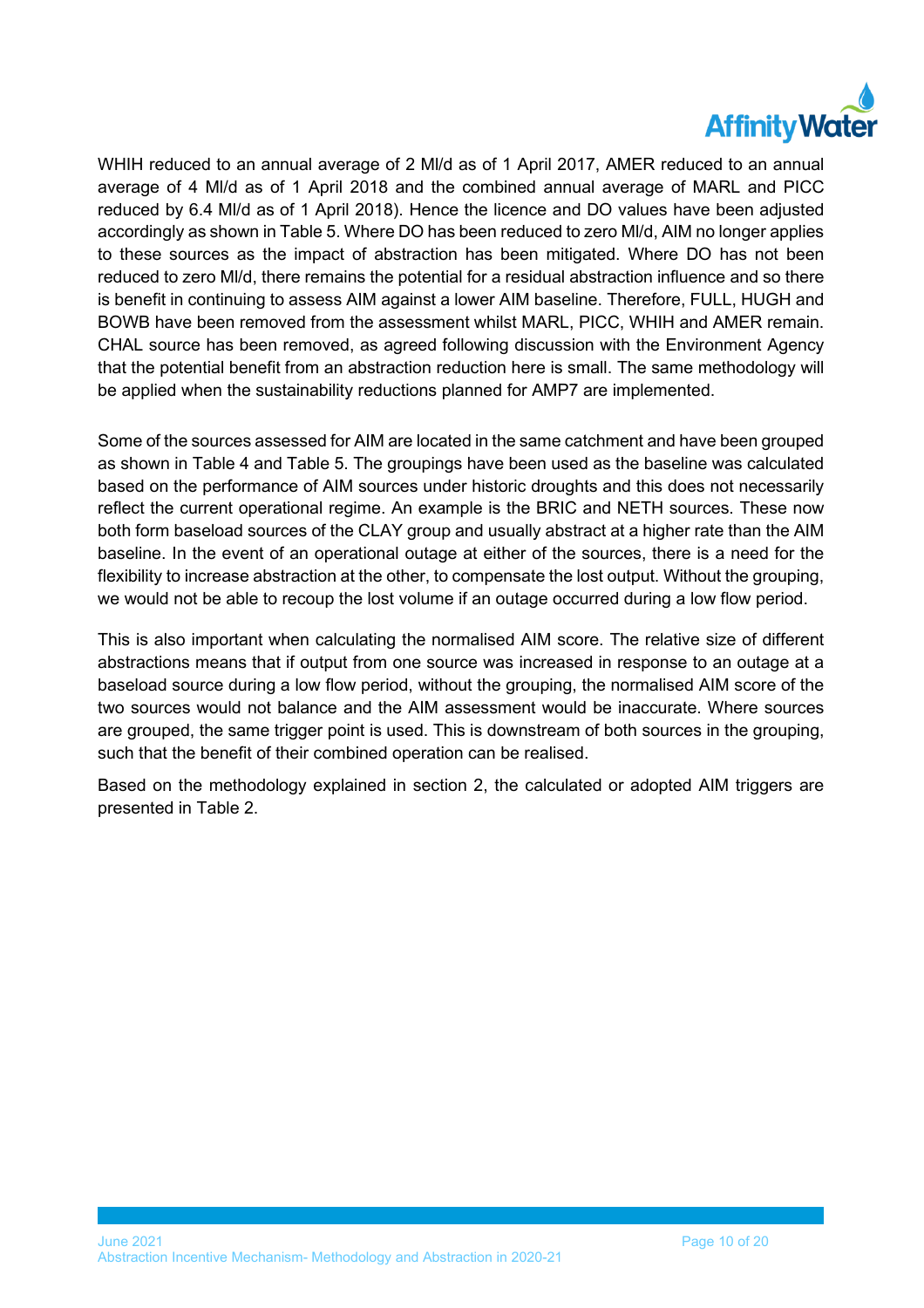

#### <span id="page-10-0"></span>**Table 2. AIM Triggers for Groundwater Sources**

| <b>Source</b>                  | <b>Trigger Location</b>          | <b>Monitoring Record</b>     | Q95 or<br>bespoke<br>trigger<br>(MI/d)        | <b>Comments</b>                                                                           |  |  |
|--------------------------------|----------------------------------|------------------------------|-----------------------------------------------|-------------------------------------------------------------------------------------------|--|--|
| <b>BRIC</b>                    |                                  |                              |                                               | Bespoke trigger based on minimum flows derived                                            |  |  |
| <b>NETH</b>                    | R. Colne at Berrygrove GS        | April 1995 - March 2015      | 13.00                                         | from AMP5 Options Appraisal Work                                                          |  |  |
| <b>WELL</b>                    |                                  |                              |                                               |                                                                                           |  |  |
| <b>OUGH</b>                    | R. Hiz at<br><b>Hitchin GS</b>   | August 1980 - to date        | 0.26                                          | Trigger based on Q95 adopted from CEH <sup>1</sup>                                        |  |  |
| <b>OFFS</b>                    |                                  |                              |                                               |                                                                                           |  |  |
| DIGS (aggregated<br>with FULL) | R. Mimram at Panshanger GS       | December 1952 - to<br>date   | 18.66                                         | Trigger based on Q95 adopted from CEH <sup>1</sup>                                        |  |  |
| <b>HOLY</b>                    | R. Ver at Colney Street GS       | April 1995 - March 2015      | 7.44                                          | Trigger based on Q95 adopted from CEH <sup>1</sup>                                        |  |  |
| <b>MUDL</b>                    |                                  |                              |                                               |                                                                                           |  |  |
| <b>MARL</b>                    | R. Gade at Croxley Green GS      | October 1970 - to date       | 32.00                                         | Trigger based on HUNT Licence condition for flows                                         |  |  |
| <b>PICC</b>                    |                                  |                              |                                               | at Croxley Green                                                                          |  |  |
| <b>AMER</b>                    | R. Misbourne at Denham Lodge GS  | July 1984 - to date          | 5.53                                          | Trigger based on Q95 adopted from CEH <sup>1</sup>                                        |  |  |
| <b>WHIH</b>                    | R. Beane at Hartham Park GS      | August 1979 - to date        | 15.47                                         | Trigger based on Q95 adopted from CEH <sup>1</sup>                                        |  |  |
| <b>CHES</b>                    | R. Chess at Rickmansworth GS     | July 1974 - to date          | 15.38                                         | Trigger based on Q95 adopted from CEH <sup>1</sup>                                        |  |  |
| PERI                           | R. Lee at Luton Hoo/East Hyde GS | October 1959 - to date       | 7.34                                          |                                                                                           |  |  |
| <b>RUNL Chalk</b>              |                                  |                              |                                               | Trigger based on Q70 adopted from CEH <sup>1</sup>                                        |  |  |
| <b>SLIP</b>                    | R. Rhee at Ashwell GS            | November 1965 - to<br>date   | Dependent<br>on licensed<br>flow<br>condition | Trigger based on Operating Agreement for Ashwell<br><b>BH Augmentation</b>                |  |  |
| PRIM                           | R. Dour at Crabble Mill GS       | August 1966 - to date        | 18.06                                         | Trigger based on minimum flows at Crabble Mill as                                         |  |  |
| <b>BUCKM</b>                   |                                  |                              |                                               | per BUCM Licence condition                                                                |  |  |
| <b>DENG Gravels</b>            | <b>DENG</b><br>Tubewell 19       | October 2000 - March<br>2015 | 1.78 mAOD                                     | Bespoke trigger based on minimum levels for the<br>nearby wetlands (at 1.35 mAOD in TW33) |  |  |

The abstraction baseline values have been calculated as the average historic abstraction, based on the period April 1995 to March 2015 when the AIM trigger would have been reached, as set out in [Table 2.](#page-10-0) Where sustainability reductions have not reduced DO to zero Ml/d, the AIM baseline has been set as the post reduction annual licence limit, to discourage use of the peak licence still available under low flow conditions. This methodology will also apply to the sustainability reductions planned in AMP7.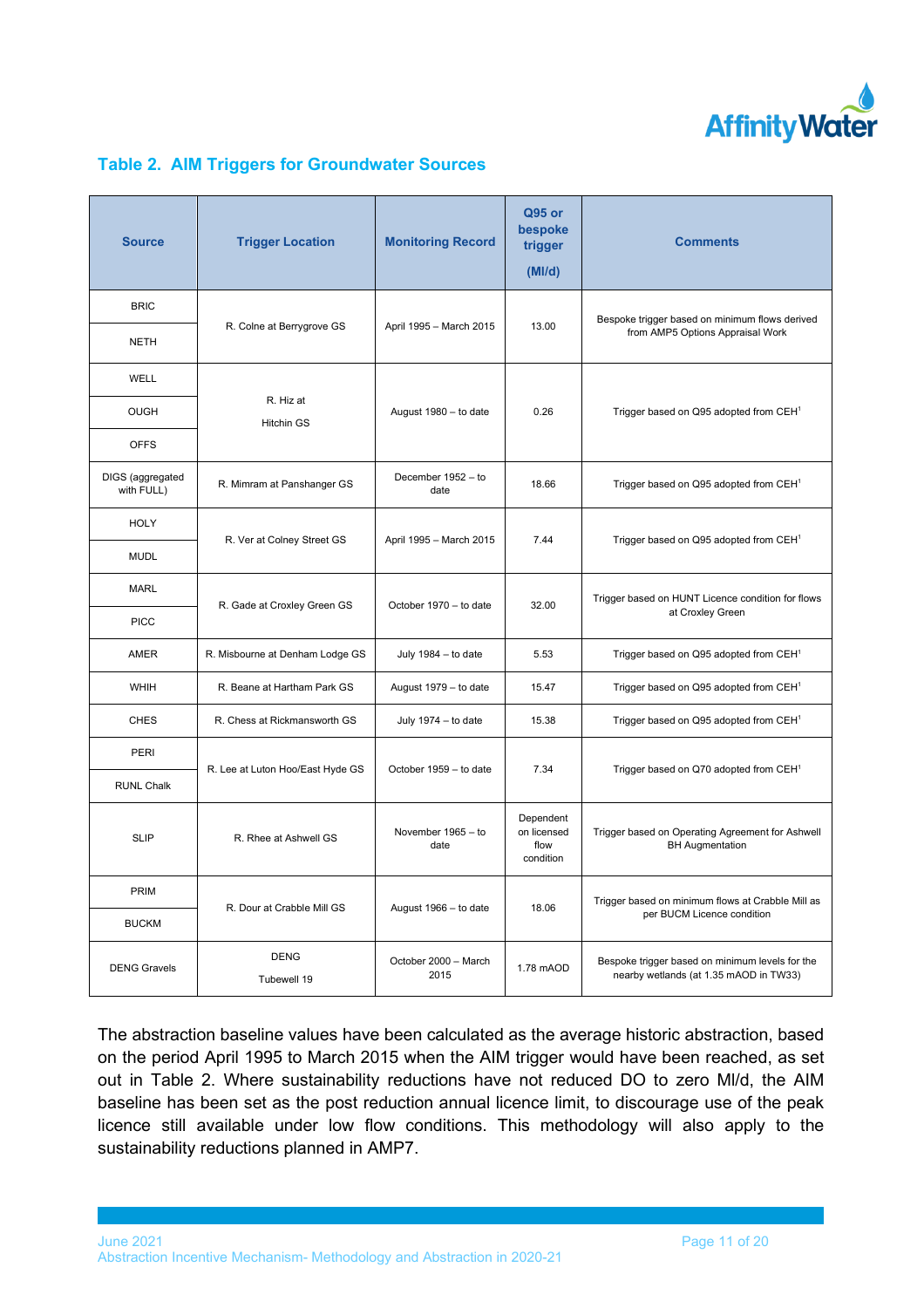

It is proposed that the AIM trigger for our SLIP source should vary, depending on flow at Ashwell gauging station on the Rhee and the abstraction rate specified in the licence. To allow for headroom, we usually abstract slightly less than we are entitled to under most of our abstraction licences. With this in mind, the AIM baseline for SLIP has been set at the  $95<sup>th</sup>$  percentile of the licensed abstraction at the site at any time, assuming that the flow is below 2.55 Ml/d (the first step on the table) (see [Table 3\)](#page-11-0), so that a benefit can be claimed for any abstraction lower than usual operation during a drought.

| <b>Flow at Ashwell Gauging Station at National Grid</b><br>Reference TL 267 401 in litres per second | Maximum Daily Abstraction rate in Proposed AIM trigger (95 % of<br>M/d | <b>Licensed volume)</b> |
|------------------------------------------------------------------------------------------------------|------------------------------------------------------------------------|-------------------------|
| Flows above 29.46 (2.55 Ml/d)                                                                        | Up to 6.82                                                             |                         |
| Between 28.95 and 29.46                                                                              | 5.46                                                                   | 5.18                    |
| Between 28.41 and 28.94                                                                              | 5.00                                                                   | 4.75                    |
| Between 27,90 and 28,40                                                                              | 4.55                                                                   | 4.32                    |
| Between 27,36 and 27,89                                                                              | 4.09                                                                   | 3.89                    |
| Between 26.83 and 27.35                                                                              | 3.64                                                                   | 3.46                    |
| Between 26.32 and 26.82                                                                              | 3.18                                                                   | 3.02                    |
| Between 25.78 and 26.31                                                                              | 2.73                                                                   | 2.59                    |
| Between 25.27 and 25.77                                                                              | 2.27                                                                   | 2.16                    |
| Between 24.74 and 25.26                                                                              | 1.82                                                                   | 1.73                    |
| <b>Between 24.20 and 24.73</b>                                                                       | 1.36                                                                   | 1.30                    |
| Between 23.69 and 24.19                                                                              | 0.91                                                                   | 0.86                    |
| Between 23.15 and 23.68                                                                              | 0.46                                                                   | 0.43                    |
| Less than 23.15                                                                                      | 0.00                                                                   | 0.00                    |

#### <span id="page-11-0"></span>**Table 3 Moving Baseline at SLIP Source**

NETH and BRIC sources will operate under AIM at a combined daily abstraction of 37.16 Ml/d. The 5 Ml/d deficit from the current target can be met by the introduction of TOLP and/or the slight increase of EAST, which are part of the same group licence but located down catchment, so in theory are less environmentally sensitive as river flows are higher.

The Hitchin sources (WELL, OUGH and OFFS) currently have augmentation schemes in place, based on level trigger points at Charlton Mill Pond (for WELL) and Oughton Springs (for both OUGH and OFFS). It is proposed that AIM will only apply to the abstracted water for public water supply and not for augmentation, as augmentation is in place to mitigate the abstraction impacts and augmentation should reduce the frequency of the AIM trigger being breached. The EA also operates an augmentation scheme from Bath Springs borehole to the River Hiz downstream of Charlton Mill Pond and upstream of their gauging station. Despite the low augmentation volumes, if this is considered to skew the gauge readings when in operation, then a groundwater level trigger could apply based on the EA observation borehole at Lilley Bottom. The equivalent trigger for flows at Q95 (0.26 Ml/d) at Hitchin Gauging station, would be set at 92.4 mAOD based on the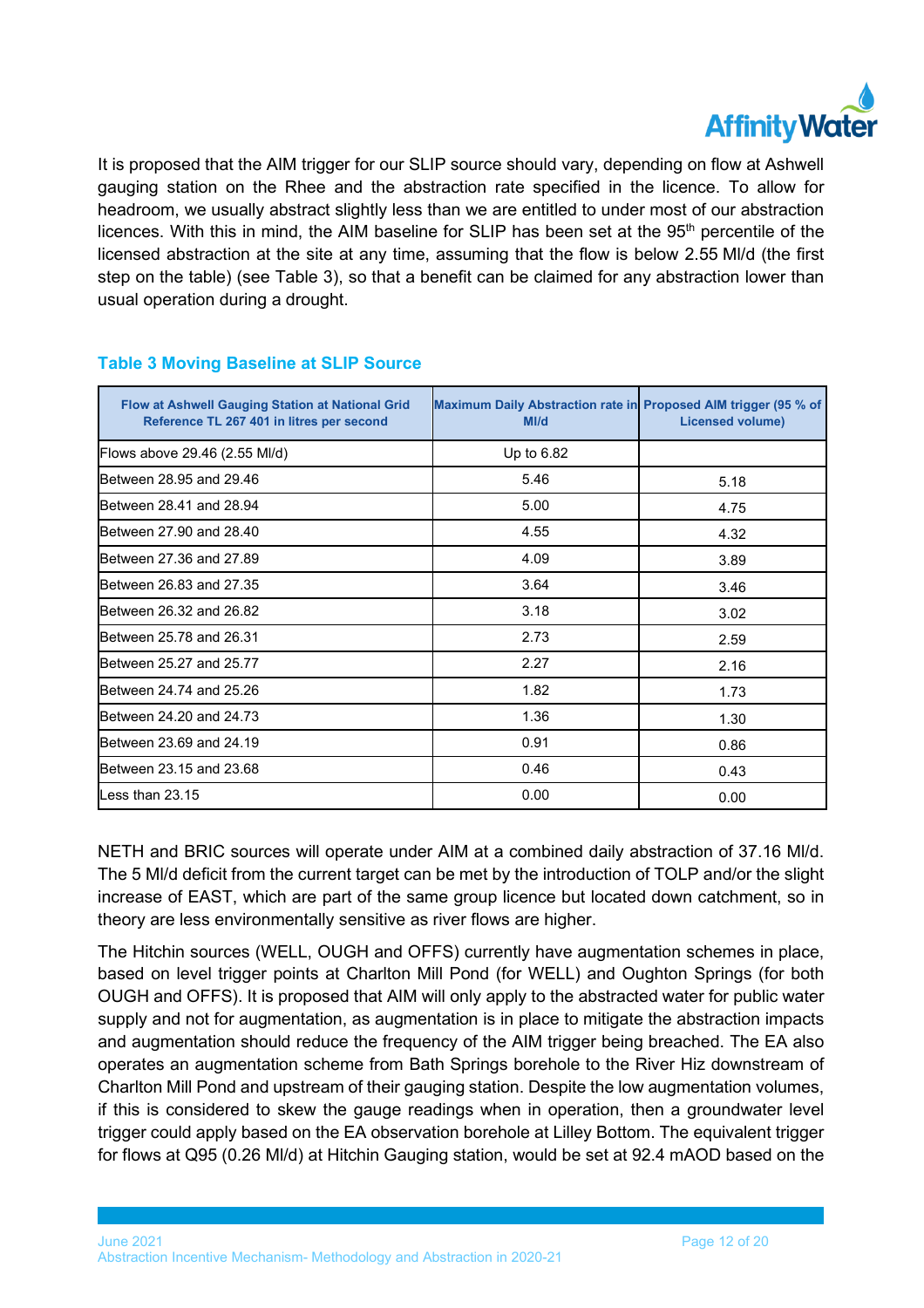

relationship between the groundwater level hydrograph and the river gauge as shown in [Figure](#page-12-0)  [1.](#page-12-0)



#### <span id="page-12-0"></span>**Figure 1: Relationship between River Flows at Hitchin Gauging Station and Groundwater Levels at Lilley Bottom Observation Borehole**

The Mimram source (DIGS) will operate under AIM at the baseline abstraction of 7.53 Ml/d, based on the Q95 trigger flow at Panshanger Gauging Station. Since September 2017, FULL (also in the Mimram catchment) has been permitted to abstract a small volume of water (<2 Ml/d), under low groundwater level conditions for flood management purposes. During such periods, the licence is aggregated with DIGS, to ensure that the 9.09 Ml/d sustainability reduction in the Mimram catchment abstraction remains. As a result, the aggregated abstraction for the two sources is reported on for AIM. A sustainability reduction is planned at DIGS in late AMP7. It is proposed that the AIM baseline will remain at 7.53 Ml/d until the reduction is implemented.

The Ver sources (HOLY and MUDL) will operate under AIM at the combined output of 17.72 Ml/d. Since MUDL is considered operationally as an additional borehole for HOLY and due to their close proximity, it is proposed that the combined AIM baseline will apply instead of the individual baseline values, in order to allow operational flexibility during low flow periods. Sustainability reductions are planned at HOLY and MUDL in AMP7. It is proposed that the combined AIM baseline will remain at 17.72 Ml/d until the reduction is implemented. As discussed earlier, it is proposed that AIM will not apply for BOWB since the source has had its licence revoked due to sustainability reductions as of the 1 April 2016.

The Gade sources (MARL and PICC) previously operated under AIM at the combined output of 20.14 Ml/d. Following the April 2018 sustainability reduction, the new combined AIM baseline for the two sources is 14.06 Ml/d, equivalent to the combined post-reduction annual licensed rates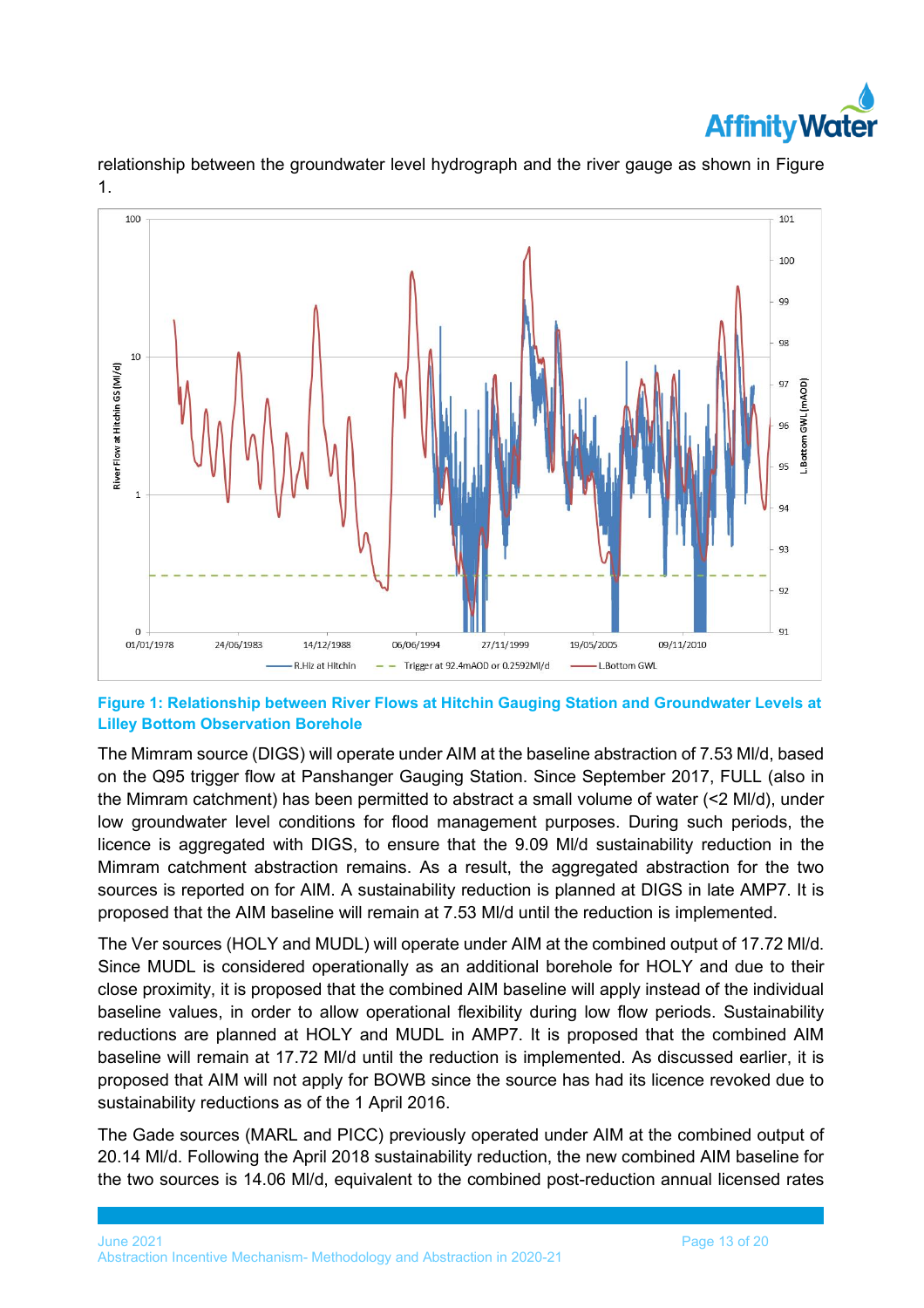

at the two sources. As the combined daily licence at the two sources is 19.06 Ml/d, the AIM baseline will serve to discourage peak abstraction if low flows coincide with a high demand period.

Following the 2018 sustainability reduction, AMER will operate under AIM at the baseline abstraction of 4 Ml/d. This is equivalent to the post-reduction annual licensed rate. A further sustainability reduction is planned for late AMP7 at AMER. It is proposed that the AIM baseline will remain at 4 Ml/d until the further reduction is implemented. CHAL was previously included in the AIM assessment for the Misbourne catchment but has now been removed following discussions with the Environment Agency.

WHIH source is included in AIM with a baseline of 2 MI/d. This is equal to the post-sustainability reduction annual licensed rate and similar to the Gade sources, the considerable difference between peak and average licensed conditions would serve to discourage peak use during low flow periods.

CHES source will operate under AIM at the abstraction baseline of 4.08 Ml/d as calculated by the AIM methodology for flow in the Chess reaching Q95 values at the Rickmansworth gauge. A sustainability reduction planned at the source in AMP7 has been implemented on a voluntary basis as of September 2020. It is proposed that the source is removed from the AIM assessment going forward (from 2021-22 onwards), since the reduction has resulted in zero DO (full cessation).

HUGH source has had a sustainability reduction imposed on the 1 April 2017 (full closure). As such, AIM has ceased to apply.

Sustainability reductions are planned in AMP7 for the Upper Lea sources (RUNL Chalk and PERI). It is proposed that the combined AIM baseline of the two sources will be 9.94 Ml/d until the reductions are implemented.

BUCM source has a licence condition that requires augmentation to the River Dour during low flow periods. However, since both this and PRIM are located in the same part of the catchment, it is proposed that when the trigger is reached at Crabble Mill gauge, that both sources will operate under AIM at the combined abstraction of 6.50 Ml/d. This was adopted based on the anticipated increased demand in this zone due to housing developments. This volume is still lower than the combined DO for the two sources by 0.5 Ml/d. It needs to be noted, that as mentioned above for sources that have river support schemes, the AIM baseline will apply to the volume of water into supply and not the augmentation volume. This will apply to BUCM only as there is no augmentation capability from PRIM.

DENG source will operate at the AIM baseline of 6 Ml/d as per the new average licence implemented on the 1 April 2015. This is a voluntary licence reduction by 3 Ml/d at average (previous licence at 9 Ml/d average), so the AIM baseline is adjusted to reflect the new operational pattern.

All triggers and AIM abstraction baseline values for the AIM sources are shown in [Table 4.](#page-14-0) It should be noted that both the triggers and the baseline values are subject to consultation and may need to be reviewed following this procedure. At present, they are thought to be robust based on the current knowledge of the catchments and the historic and future use of the sources under low flow conditions. Periodic reviews of the AIM sites will take place in order to validate both the triggers and the abstraction values. The review of the AIM sites for the financial year of 2020-21 is discussed in Section 4.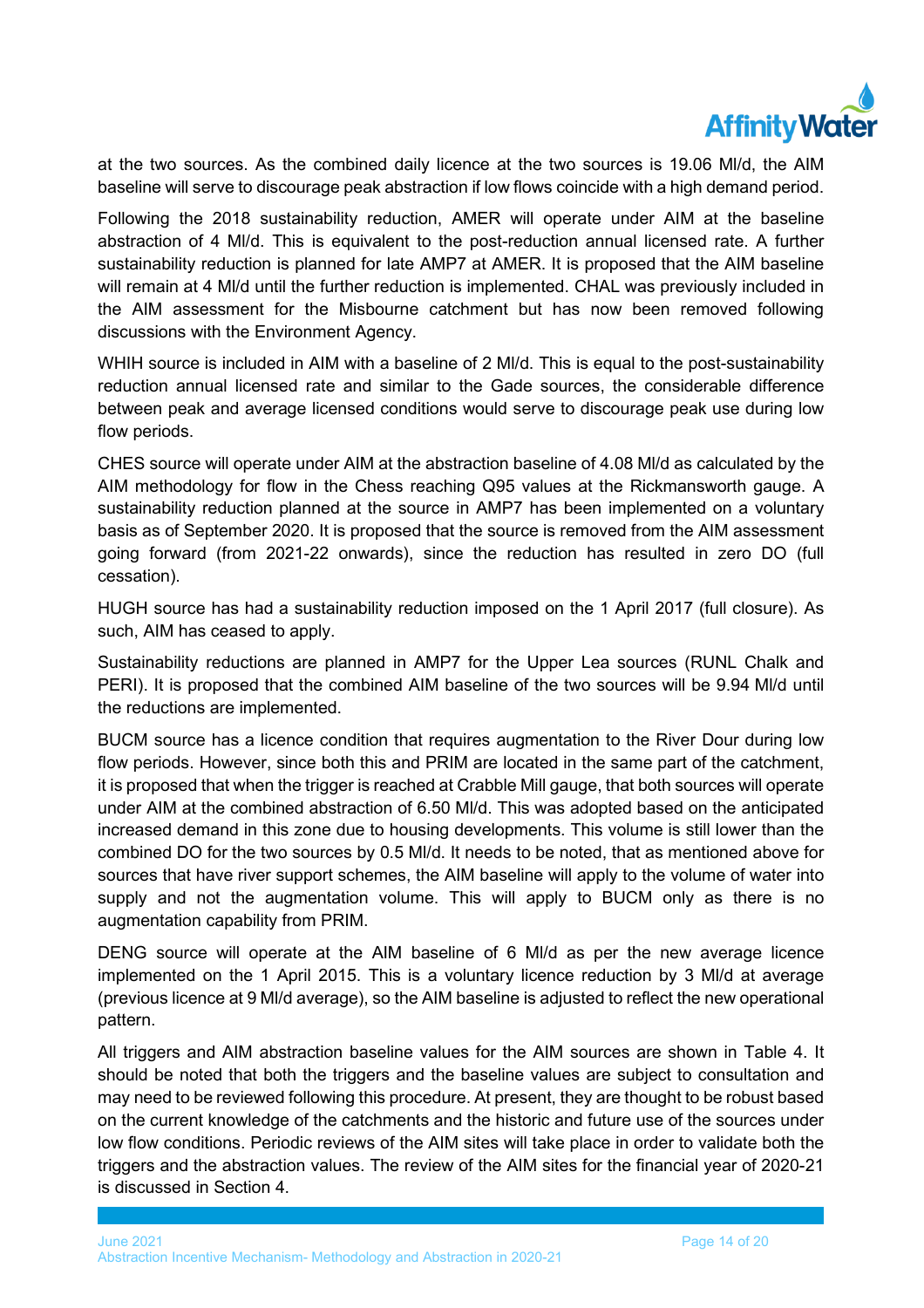

#### <span id="page-14-0"></span>**Table 4. AIM Baseline Abstraction versus Triggers**

| <b>Source</b>               | <b>Combined</b><br><b>Catchment</b><br><b>AIM baseline</b><br>(MI/d) |                                | <b>AIM baseline</b><br>(MI/d)     | Average<br><b>Deployable</b><br><b>Output based</b><br>on 1 in 10 year<br>drought<br>(MI/d) | <b>Operational Site</b><br><b>Target</b><br>(MI/d) |
|-----------------------------|----------------------------------------------------------------------|--------------------------------|-----------------------------------|---------------------------------------------------------------------------------------------|----------------------------------------------------|
| <b>BRIC</b>                 | Colne                                                                | 37.16                          | 18.65                             | 14.00                                                                                       | 15.00                                              |
| <b>NETH</b>                 |                                                                      |                                | 18.51                             | 28.00                                                                                       | 27.00                                              |
| <b>WELL</b>                 |                                                                      | 0.84                           | 0.84                              | 1.15                                                                                        | 1.70                                               |
| <b>OUGH</b>                 | Hiz                                                                  | 5.03                           | 4.43                              | 4.10                                                                                        | 4.55                                               |
| <b>OFFS</b>                 |                                                                      |                                | 0.60                              | 0.00                                                                                        | 1.00                                               |
| DIGS (aggregated with FULL) | Mimram                                                               | 7.53                           | 7.53                              | 7.88                                                                                        | 8.00                                               |
| <b>HOLY</b>                 | Ver                                                                  | 17.72                          | 10.29                             | 8.20                                                                                        | 8.00                                               |
| <b>MUDL</b>                 |                                                                      |                                | 7.43                              | 10.03                                                                                       | 10.00                                              |
| <b>MARL</b>                 | Gade                                                                 | 14.06                          | 8.34                              | 8.34                                                                                        | 8.34                                               |
| <b>PICC</b>                 |                                                                      |                                | 5.72                              | 5.72                                                                                        | 5.72                                               |
| <b>AMER</b>                 | Misbourne                                                            | 4.00                           | 4.00                              | 4.00                                                                                        | 4.00                                               |
| WHIH                        | Beane                                                                | 2.00                           | 2.00                              | 2.00                                                                                        | 2.00                                               |
| <b>CHES</b>                 | Chess                                                                | 4.08                           | 4.08                              | 5.22                                                                                        | 5.22                                               |
| PERI                        | Upper Lee                                                            | 9.94                           | 3.36                              | 4.19                                                                                        | 4.50                                               |
| <b>RUNL Chalk</b>           |                                                                      |                                | 6.58                              | 6.30                                                                                        | 6.30                                               |
| <b>SLIP</b>                 | Rhee                                                                 | 95% of licensed<br>abstraction | 95% of<br>licensed<br>abstraction | 0.00                                                                                        | 4.50                                               |
| PRIM                        |                                                                      |                                | 2.50                              | 3.00                                                                                        | 2.50                                               |
| <b>BUCM</b>                 | Dour                                                                 | 6.50                           | 4.00                              | 4.00                                                                                        | 3.50                                               |
| <b>DENG Gravels</b>         | Denge                                                                | 6.00                           | 6.00                              | 4.65                                                                                        | 5.00                                               |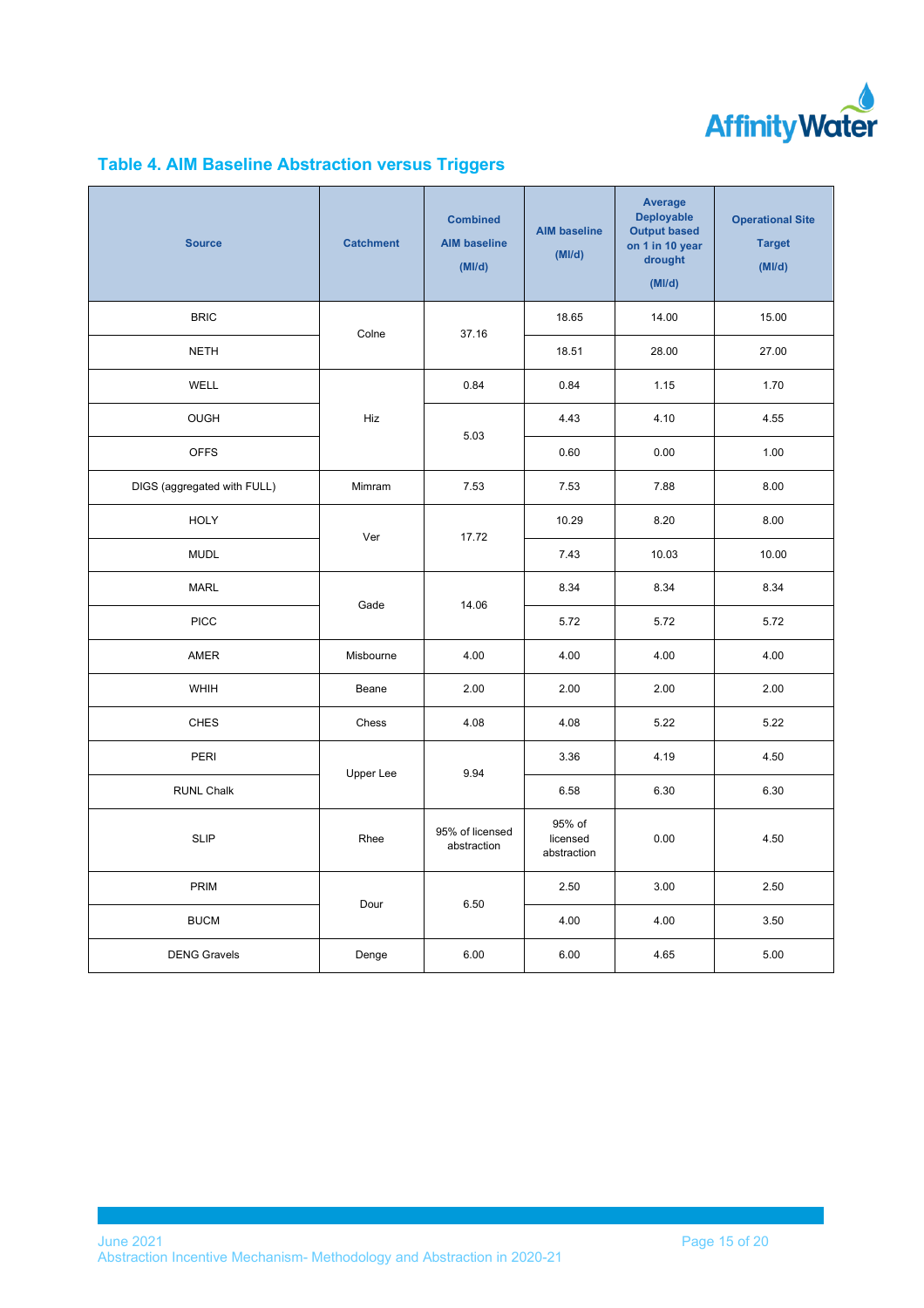

### <span id="page-15-0"></span>**4 Abstraction in 2020-2021 versus AIM Baseline**

A periodic review of the AIM triggers and baseline abstraction is undertaken on a monthly and annual basis in order to validate the selected values. [Table 5](#page-15-1) below shows the actual abstraction figures for 2020-21 against the AIM baseline values.

| <b>Source</b>            | <b>Catchment</b> | <b>Combined</b><br><b>AIM</b><br>baseline<br>(MI/d) | <b>AIM</b><br>baseline<br>(MI/d)  | <b>Actual Abstraction</b><br>(2020/21)<br>(MI/d) |       | <b>AIM</b><br><b>Performance</b><br>(MI) | <b>Normalised AIM</b><br><b>Performance</b> | <b>Number of</b><br>days flow<br>below the<br>trigger |
|--------------------------|------------------|-----------------------------------------------------|-----------------------------------|--------------------------------------------------|-------|------------------------------------------|---------------------------------------------|-------------------------------------------------------|
| <b>BRIC</b>              | Colne            | 37.16                                               | 18.65                             | 11.75                                            | 38.98 | <b>NA</b>                                | <b>NA</b>                                   | 0                                                     |
| <b>NETH</b>              |                  |                                                     | 18.51                             | 27.23                                            |       |                                          |                                             |                                                       |
| WELL                     |                  | 0.84                                                | 0.84                              | 1.52 (excludes<br>augmentation)                  |       | <b>NA</b>                                | <b>NA</b>                                   |                                                       |
| <b>OUGH</b>              | Hiz              |                                                     | 4.43                              | 0.00                                             | 0.97  |                                          | <b>NA</b>                                   | $\pmb{0}$                                             |
| <b>OFFS</b>              |                  | 5.03                                                | 0.60                              | 0.97                                             |       | <b>NA</b>                                |                                             |                                                       |
| DIGS plus<br><b>FULL</b> | Mimram           | 7.53                                                | 7.53                              | 9.43                                             |       | <b>NA</b>                                | <b>NA</b>                                   | $\pmb{0}$                                             |
| <b>WHIH</b>              | Beane            | 2.00                                                | 2.00                              | 2.00                                             |       | <b>NA</b>                                | <b>NA</b>                                   | $\mathbf 0$                                           |
| <b>HOLY</b>              | Ver              | 17.72                                               | 10.29                             | 7.86                                             | 16.83 | <b>NA</b>                                | <b>NA</b>                                   | $\pmb{0}$                                             |
| <b>MUDL</b>              |                  |                                                     | 7.43                              | 8.97                                             |       |                                          |                                             |                                                       |
| <b>MARL</b>              | Gade             | 14.06                                               | 8.34                              | 0.03                                             | 12.72 | <b>NA</b>                                | <b>NA</b>                                   | 0                                                     |
| <b>PICC</b>              |                  |                                                     | 5.72                              | 12.69                                            |       |                                          |                                             |                                                       |
| AMER                     | Misbourne        | 4.00                                                | 4.00                              | 3.95                                             |       | <b>NA</b>                                | <b>NA</b>                                   | 0                                                     |
| <b>CHES</b>              | Chess            | 4.08                                                | 4.08                              | 1.17                                             |       | <b>NA</b>                                | <b>NA</b>                                   | $\mathbf 0$                                           |
| PERI                     | Upper Lea        | 9.94                                                | 3.36                              | 3.02                                             | 6.68  | $-303.36$                                | $-0.24$                                     | 128                                                   |
| <b>RUNL Chalk</b>        |                  |                                                     | 6.58                              | 3.66                                             |       |                                          |                                             |                                                       |
| <b>SLIP</b>              | Rhee             | 95% of<br>licensed<br>abstraction                   | 95% of<br>licensed<br>abstraction | 5.22 (excluding<br>augmentation)                 |       | $-0.95$                                  | $-0.18$                                     | $\mathbf{1}$                                          |
| PRIM                     | Dour             | 6.50                                                | 2.50                              | 1.51                                             | 2.99  |                                          | $\sf NA$                                    |                                                       |
| <b>BUCM</b>              |                  |                                                     | 4.00                              | 1.48                                             |       | $\sf NA$                                 |                                             | $\pmb{0}$                                             |
| <b>DENG Gravels</b>      | Denge            | 6.00                                                | 6.00                              | 5.47                                             |       | <b>NA</b>                                | <b>NA</b>                                   | 0                                                     |
|                          |                  |                                                     |                                   | <b>TOTALS</b>                                    |       | $-304.31$                                | $-0.42$                                     | 129                                                   |

#### <span id="page-15-1"></span>**Table 5. AIM baseline Abstraction versus Actual Abstraction in 2020-21**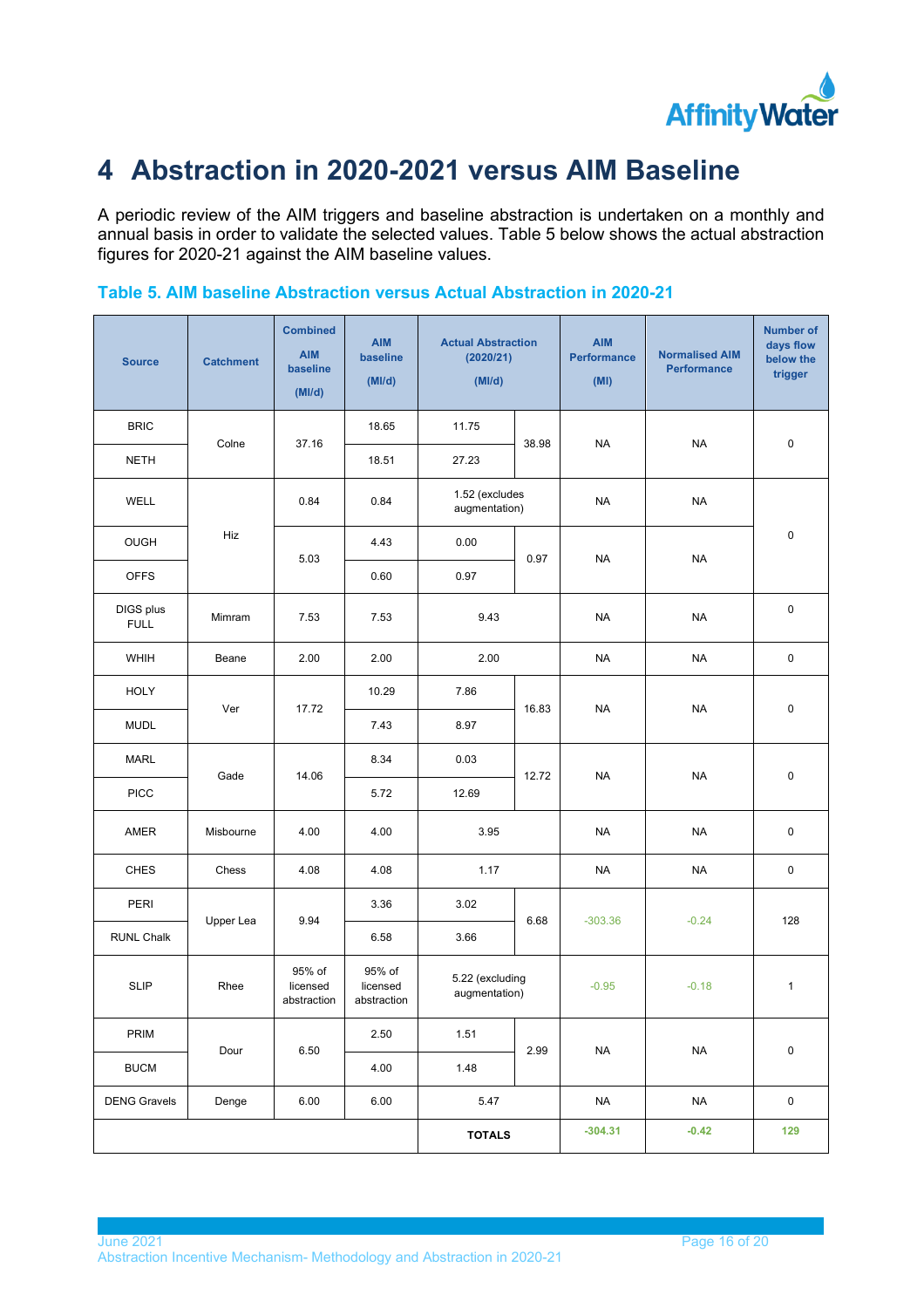

Background groundwater levels generally exceeded the long-term average (LTA) from March 2020 to March 2021 but briefly dropped below the LTA in September 2020 following the summer 2020 recession. The groundwater levels followed a rising trend from October 2020 to March 2021. Similarly to the 2019-20 recharge period, this was due to significant winter rainfall and rapid recovery during the 2020-21 recharge period likely of a similar magnitude to winter 2013-14. Due to above average groundwater levels, only three AIM triggers in two catchments were active in the 2020-21 reporting period, a significant reduction from the ten catchments that were active in 2019-20, a below average groundwater level period.



#### <span id="page-16-0"></span>**Figure 2: Background Groundwater Level Fluctuations Measured at the Environment Agency Observation Borehole at Lilley Bottom**

[Table 5](#page-15-1) states the number of days in 2020-21 that each AIM trigger was active. This can be used to assess how sensitive each trigger is to drought and how spatially variable a drought is. It can be seen that the Upper Lea trigger was active for the most days during 2020-21 (128 days). The only other trigger that was active in 2020-21 was the Rhee trigger for 1 day. No other triggers were activated in 2020-21.

As specified in the AIM guidelines document from Ofwat, the AIM performance is measured based on the difference between the actual and the baseline abstraction, multiplied by the number of days when flows were at or below the trigger threshold (see equation below).

AIM performance in Ml = (average daily abstraction during period when flows are at or below the trigger threshold - baseline average daily abstraction during period when flows are at or below the trigger threshold) \* length of period when flows are at or below the trigger threshold.

In order to allow for comparison of the AIM performance between abstraction sites, either within the company or between water companies, the performance on the AIM is normalised by the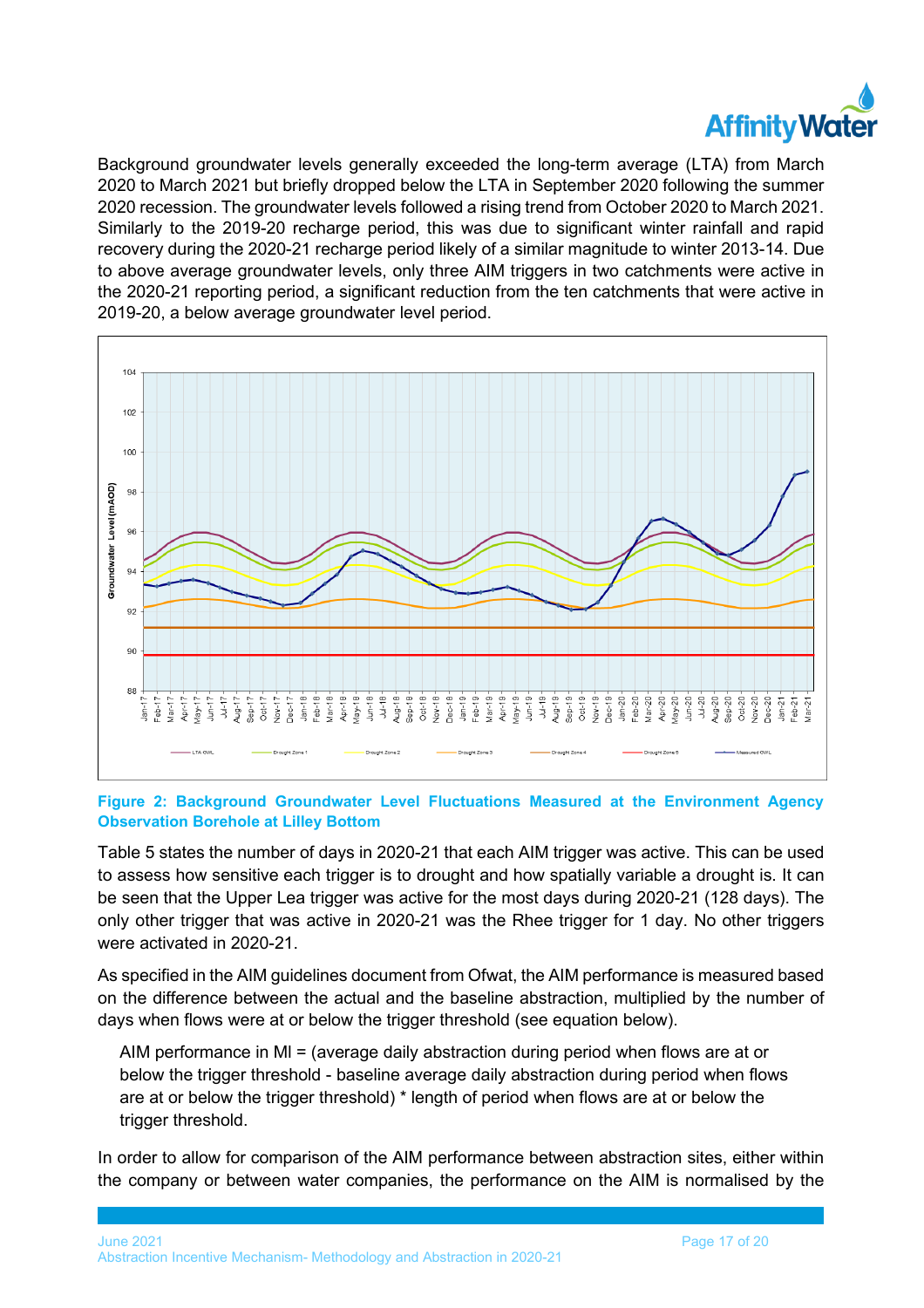

baseline average daily abstraction and the length of time for which flows were at or below the trigger threshold. This is because the guidelines suggest that a performance of -1Ml is better if the AIM baseline is smaller or if the period for which flows are at or below the trigger threshold is shorter. The equation for the Normalised AIM performance is given below as proposed by Ofwat.

Normalised AIM performance = AIM performance / (baseline average daily abstraction \* length of period when river flows are at or below the trigger threshold)

As such, when applying the two equations above to measure the AIM performance and the normalised AIM performance for RUNL Chalk and PERI for 2020-21, the AIM performance is -303.36 Ml and the normalised performance is -0.24. The negative figure signifies an improved performance as average abstraction was lower than the baseline, over the 128 days that AIM was in effect, equating to a daily outperformance of 2.37 Ml/d compared to historic drought periods. This is the highest outperformance figure of all the AIM sources. Both RUNL Chalk and PERI sources are situated in the Upper Lea catchment. The under-abstraction compared to the AIM baseline is mainly attributed to regular abstraction below the baseline at the two sources combined in addition to good operational management.

SLIP source is assessed based on the trigger at Ashwell gauging station on the Rhee. Flow here was below the trigger for 1 day during 2020-21. On 27<sup>th</sup> September 2020, our AIM score was -0.95 Ml and our normalised AIM score was -0.18, therefore we abstracted 0.95 Ml/d less than the rolling AIM baseline for the day the trigger was in effect. The negative figure signifies an improved performance as average abstraction was lower than the baseline.

In 2020-21, the trigger for 16 of the sources was not activated [\(Table 5\)](#page-15-1). This is the highest number of sources that were not activated since AIM came into effect in April 2016. This is a reflection of the hydrological conditions experienced in 2020/21 (i.e. high groundwater levels).

In summary, for the 3 AIM sources that the trigger was reached during 2020-21, the global AIM performance was -304.31 Ml and the global normalised AIM performance was -0.42. This suggests that the company met and exceeded the AIM performance figures for this period.

Following the quarterly and annual review of the AIM triggers and baseline abstractions, it appears that they are robust and representative of the catchment status. The validity of the triggers and baseline abstraction is constantly monitored. Since the start of AMP7 in April 2020, the global AIM score is calculated and tracked on a monthly basis and an end of month forecast is produced and updated.